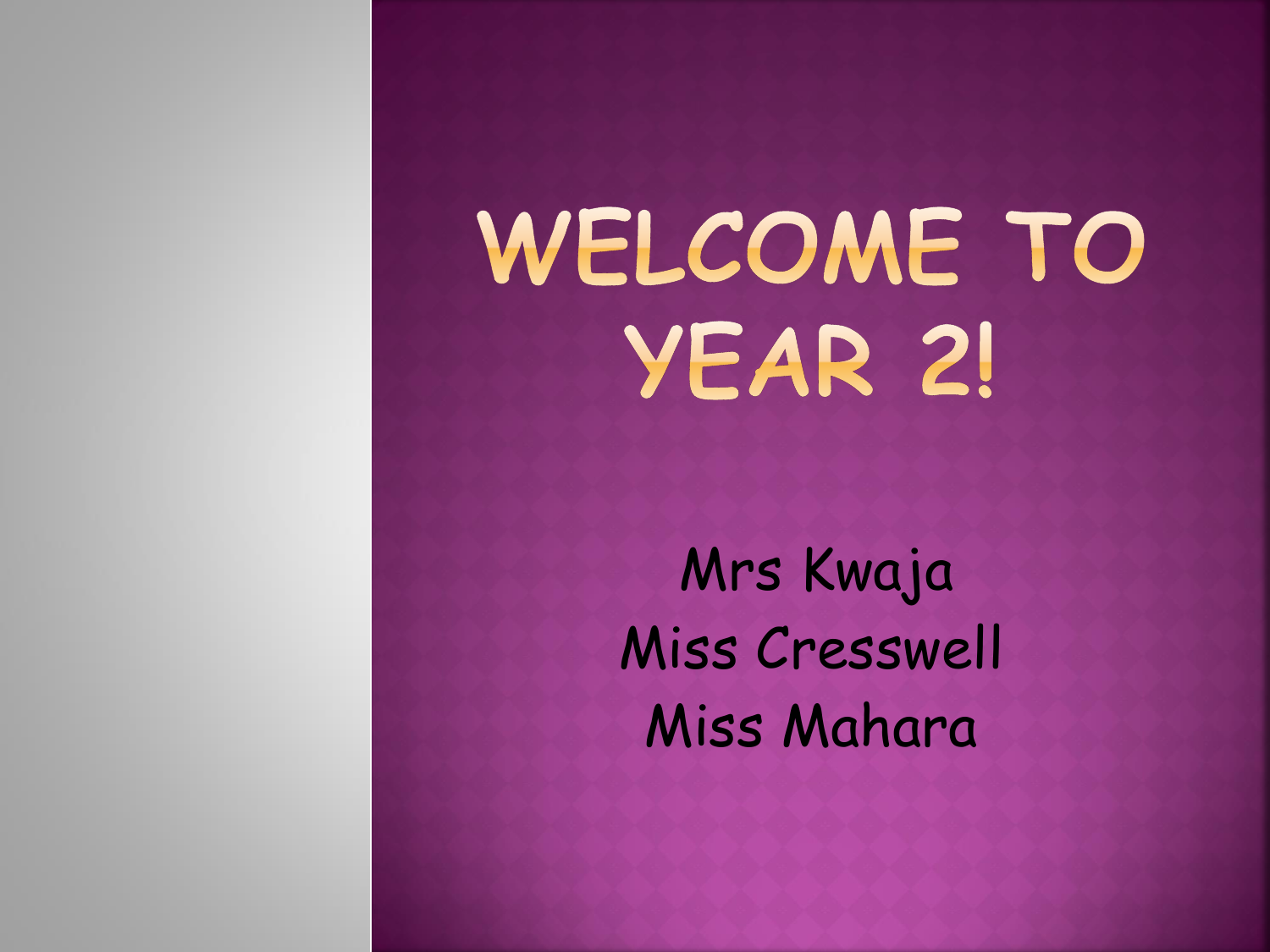# THE YEAR 2 TEAM...

#### **Class Teachers:**

**2K** - Mrs Kwaja **2C** - Miss Cresswell **2M** - Miss Mahara

#### **Teaching Assistants:**

Ms Barth Mrs Sw Patel Mrs Zafar Mrs Se Patel Miss Jeanes

 **Additional Support:** Mrs Holgate Mr Godfrey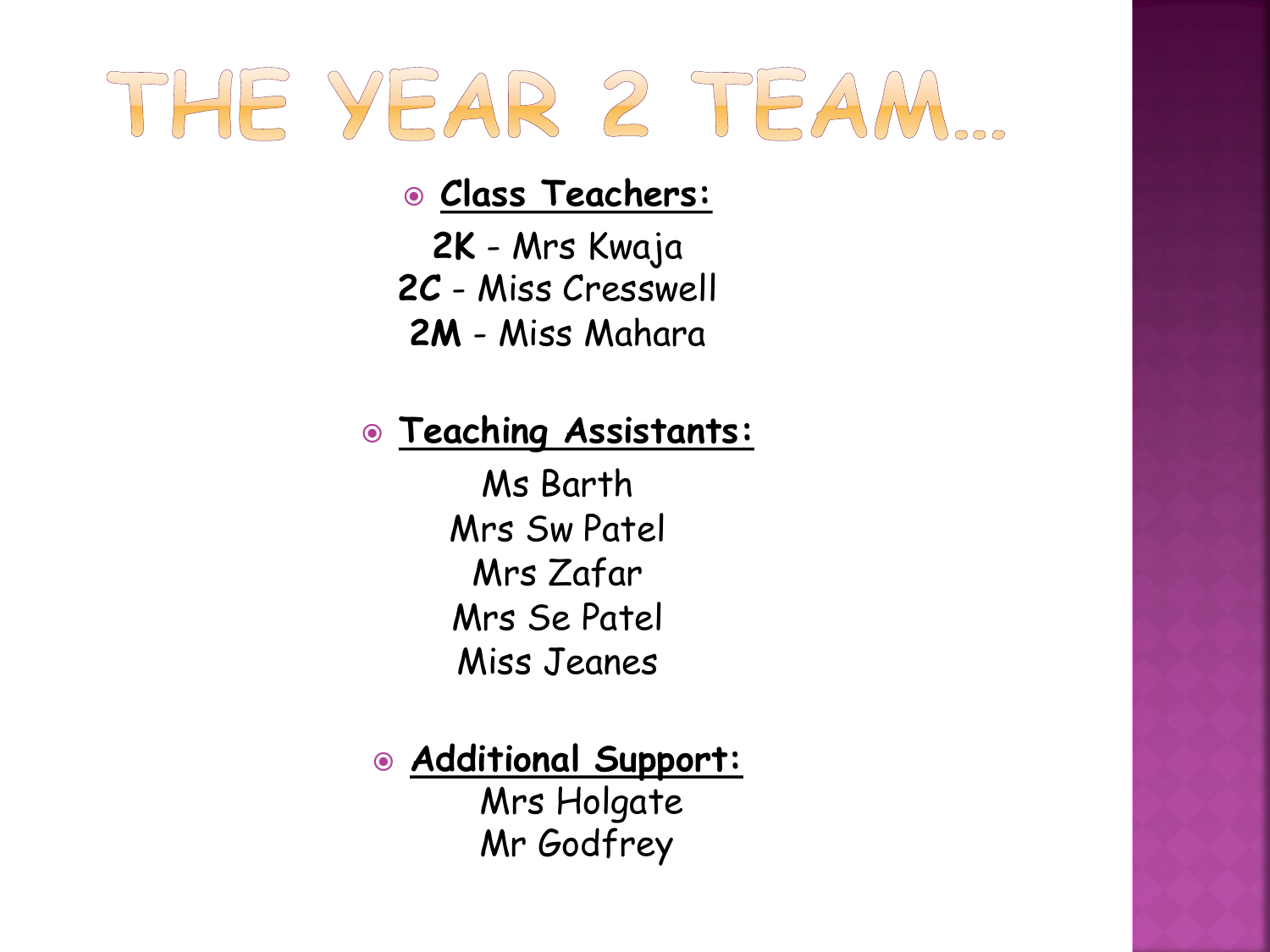## OUR HALF TERM TOPICS

- **Autumn 1:** Famous People
- **Autumn 2:** Sparks and Flames
- **Spring 1:** The Far East
- **Spring 2:** Animal Adventures
- **Summer 1:** Influential Monarchs
- **Summer 2:** Carnivals Near and Far

*Most subjects taught will be based on the half termly theme with cross-curricular links.*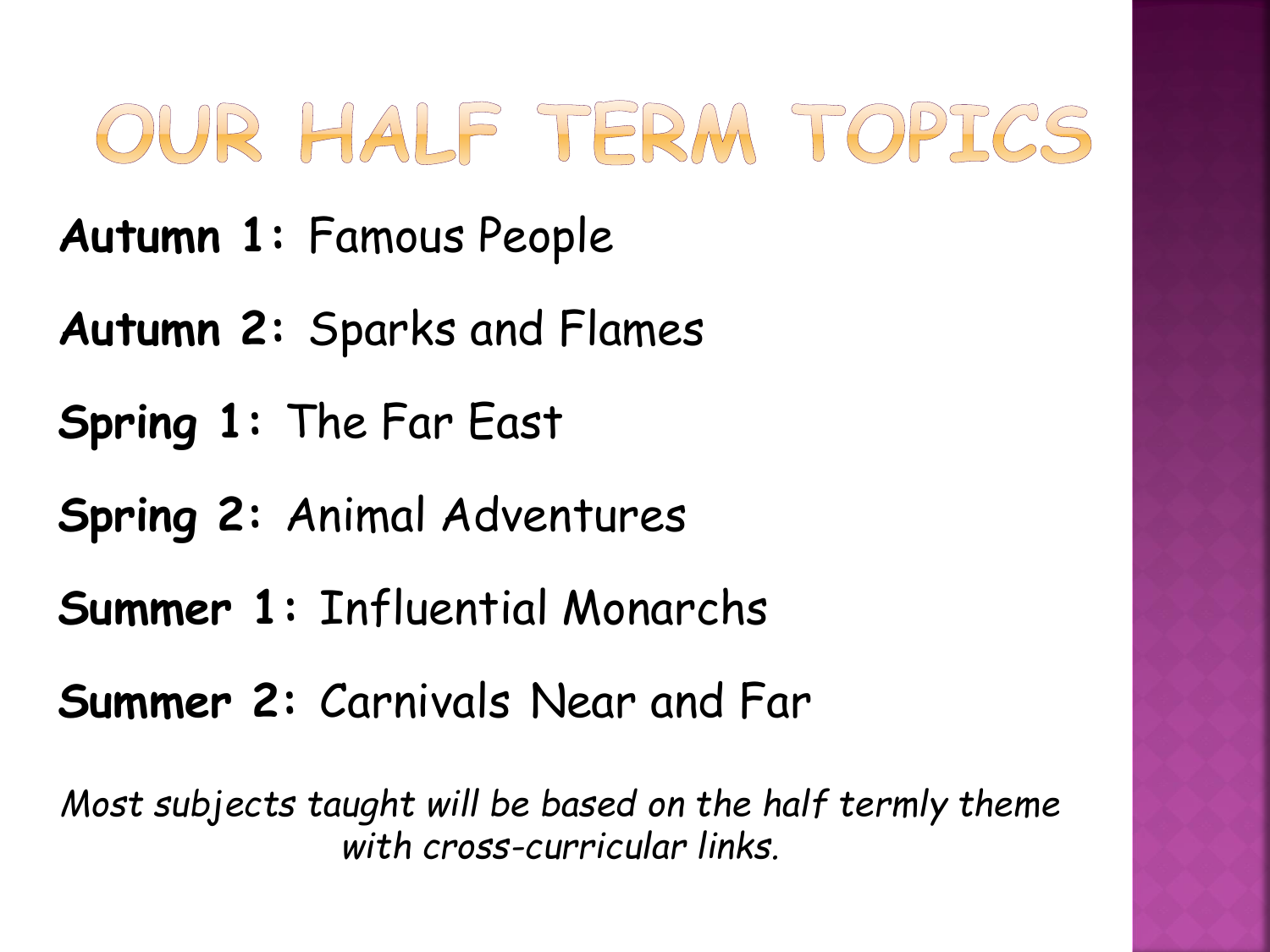

### **Children are assessed against the Year 2 Expectations in:**

- Reading
- Writing
- Phonics
- Maths

Other subject areas are teacher assessed throughout the year.

*The end of year expectation document and curriculum maps can be found on the school website under the 'Curriculum' tab.*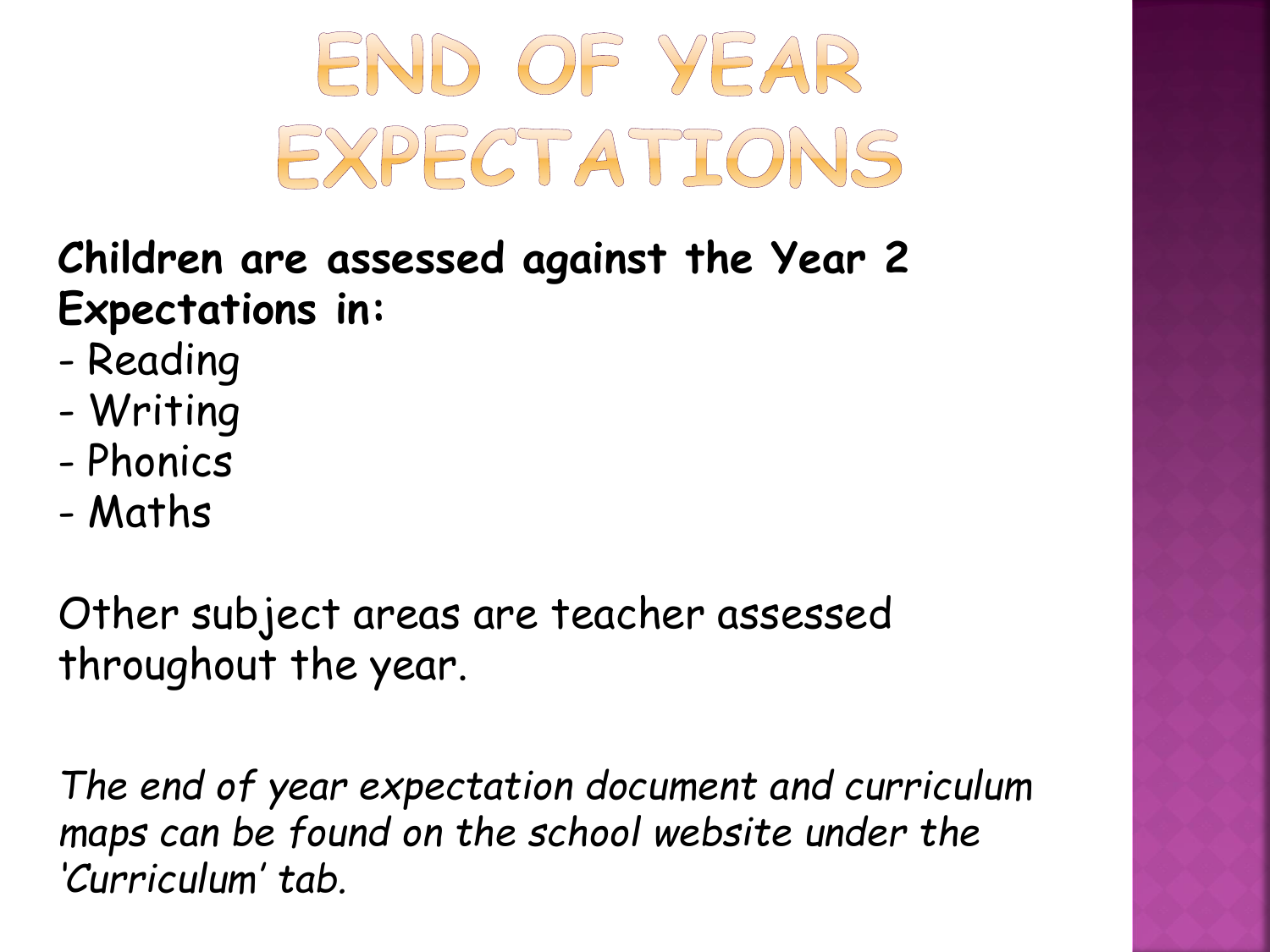

• Starting from this week, children will be set home learning weekly. It will available from **Friday** and due by **Wednesday**.

*This weeks work will be available on DB Primary but will move onto Google Classroom shortly.* 

- **Maths** Linked to the weeks learning or as a recap of knowledge.
- **English** Linked to skills the children need to practise such as punctuation or grammar. They may also be linked to the weeks learning tasks.
- *Sometimes there will be science or topic work instead of English.*
- **Spelling** Either Group 1 or Group 2 spellings. Children will be tested on these spellings on Thursday.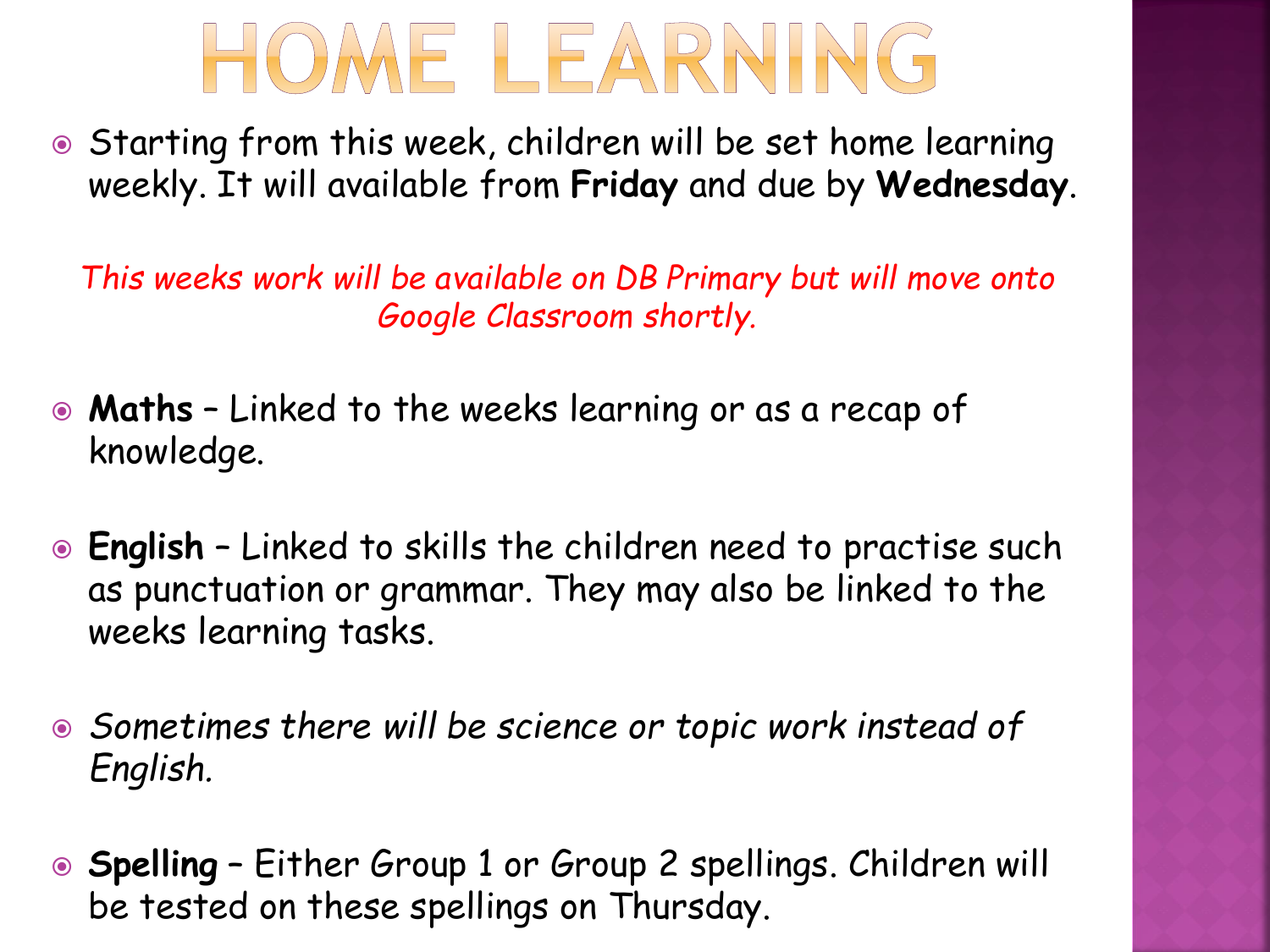

- Please bring into school every day.
- Reading books will be changed on a Monday and a Thursday. The children will be in charge of changing their own reading book.
- At home reading for 10 minutes daily. Please ask your child questions about the text throughout their reading and comment in their reading records.
- Children's reading will be assessed on a regular basis, and their progress will be determined by their phonic awareness, fluency and comprehension skills in a range of books.
- Reading to your child Aids use of expression, builds vocabulary and provides a chance to have discussions based on their ideas and opinions.
- MyOns Great resource for children to read a range of texts and complete quizzes.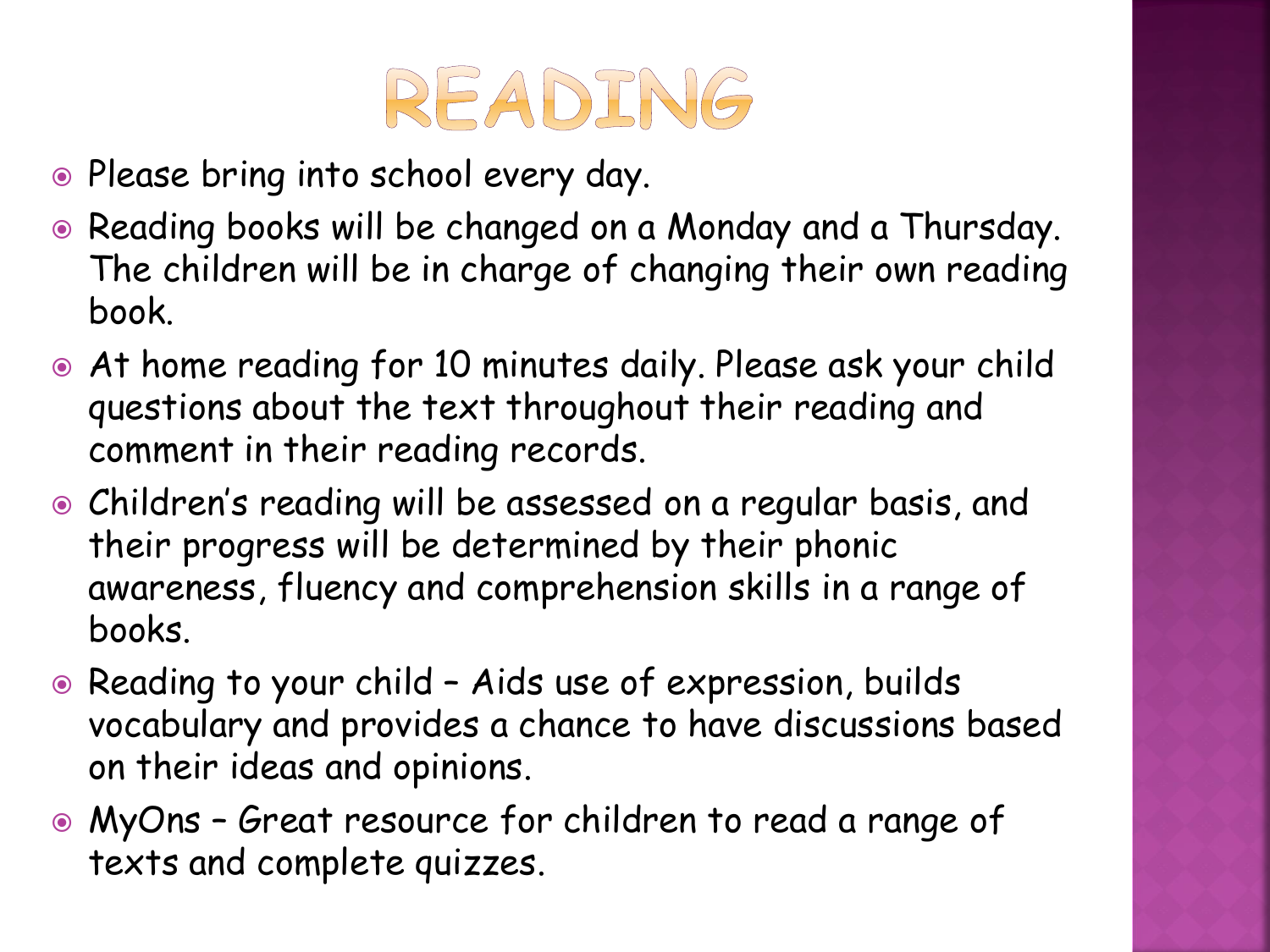

- The children will be completing a National Phonics Screening Check during Autumn 2.
- The check will focus on children's recognition of the 44 phonic sounds and their blending skills.
- Children will be required to read a set of 40 real and nonsense words that include a range of the 44 phonic sounds they have learnt.
- Please encourage your children to practise their sounds using real and nonsense words.
- There will be regular phonic sessions throughout the week to support this.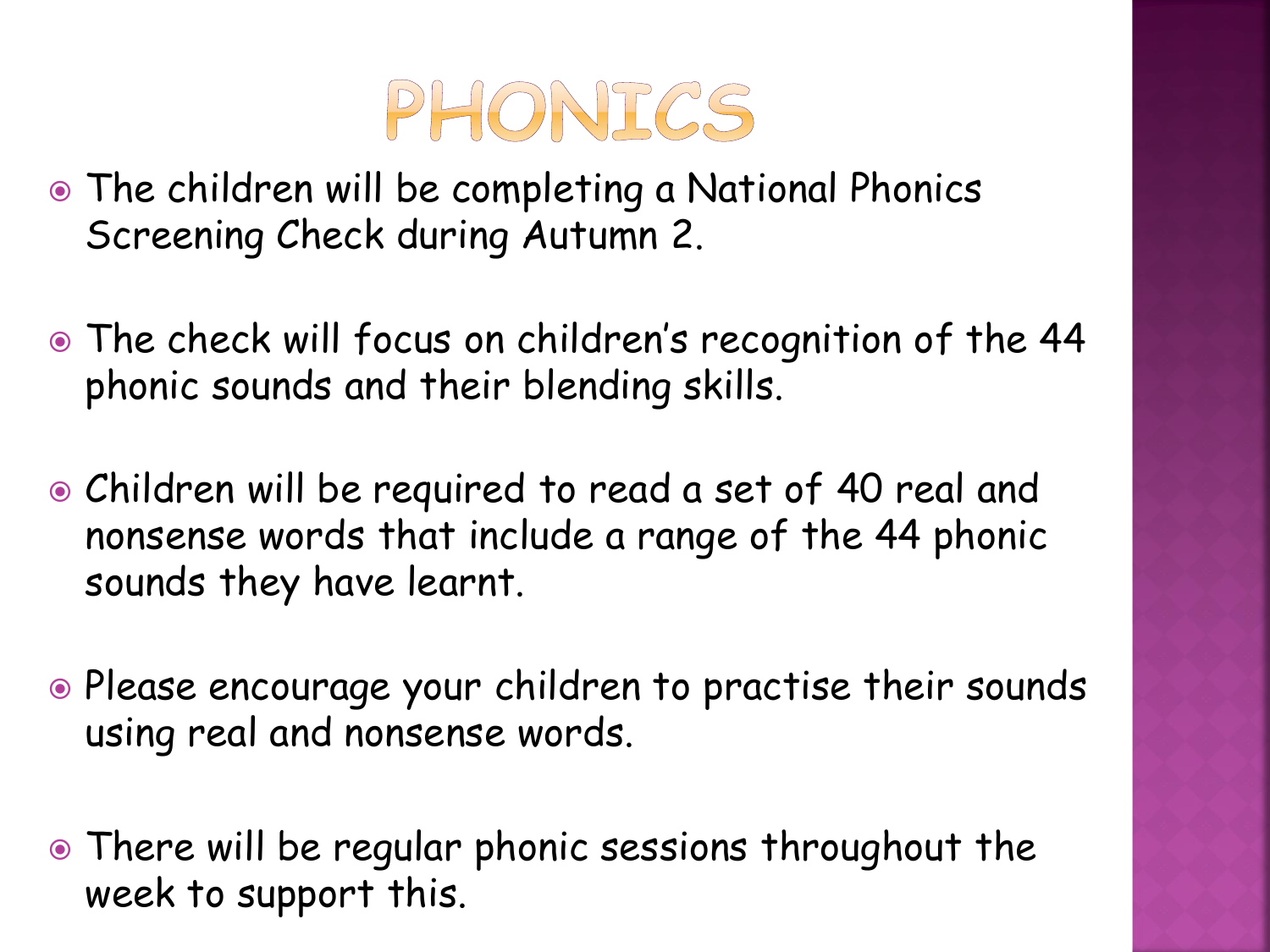

- In the Summer term the children will be complete nonstatutory KS1 Assessments (SATs)
- These consist of assessments for reading, mathematics and SPaG (spelling, punctuation and grammar).
- Throughout the year, the children will complete practise assessments to identify gaps and familiarise the children with the format of the tests.
- The assessments and practise will help to inform teacher planning and be used for the transition from KS1 to KS2.
- There will be a meeting which will provide you with more information in Spring 1 (January).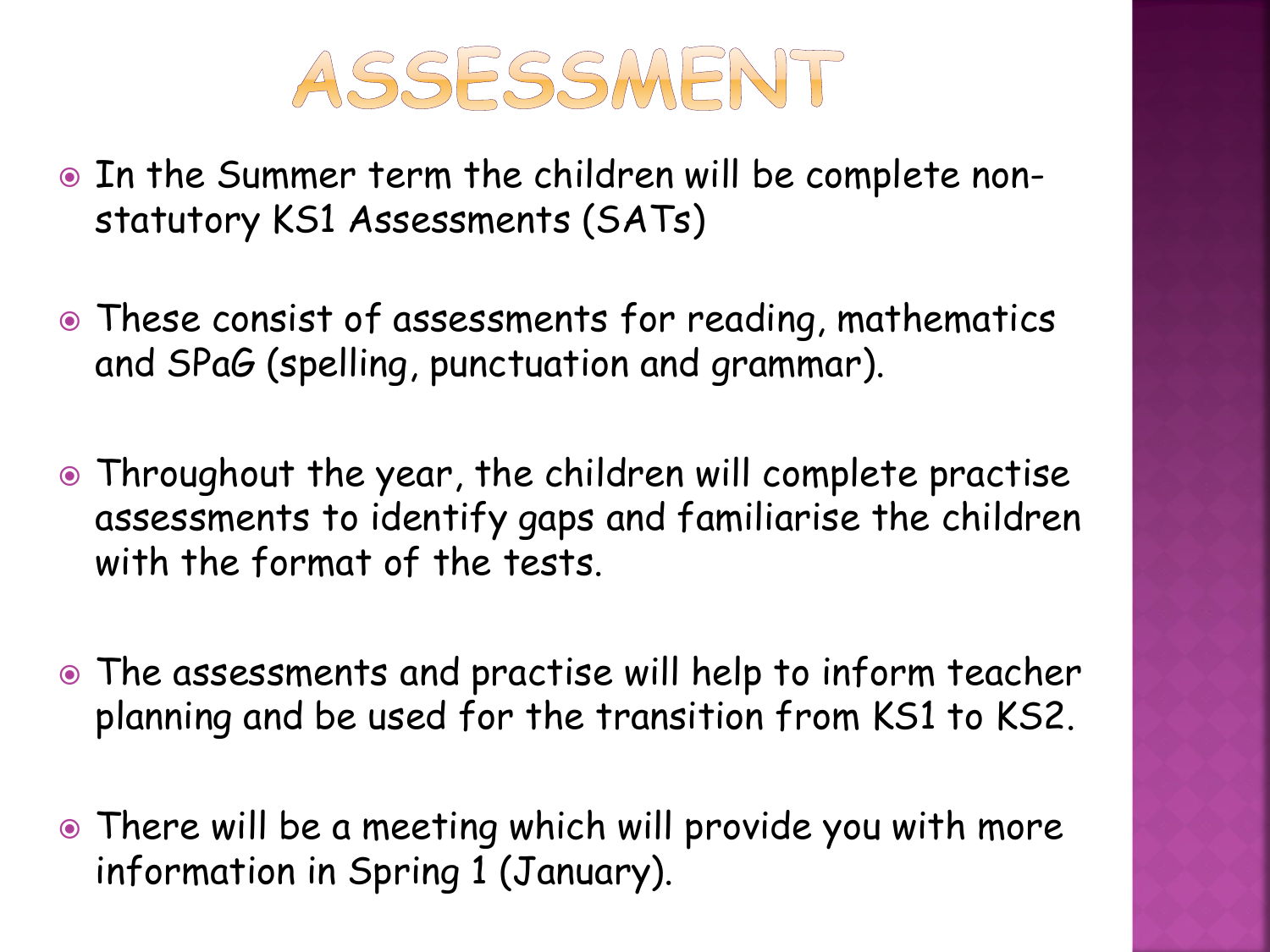## WAYS TO HELP YOUR CHILD AT HOME

**We are often asked about other things parents could do at home to support their child. Below is a list of ideas:**

- Reading and spelling Year 1 & 2 Common Exception words.
- Learn 2, 3, 5 and 10 times tables.
- Keep a diary about their weekend or key events.
- Read different types of books newspapers, magazines, adverts.
- Tell the time at different points in the day.
- Helping pay for items in the shop to understand money.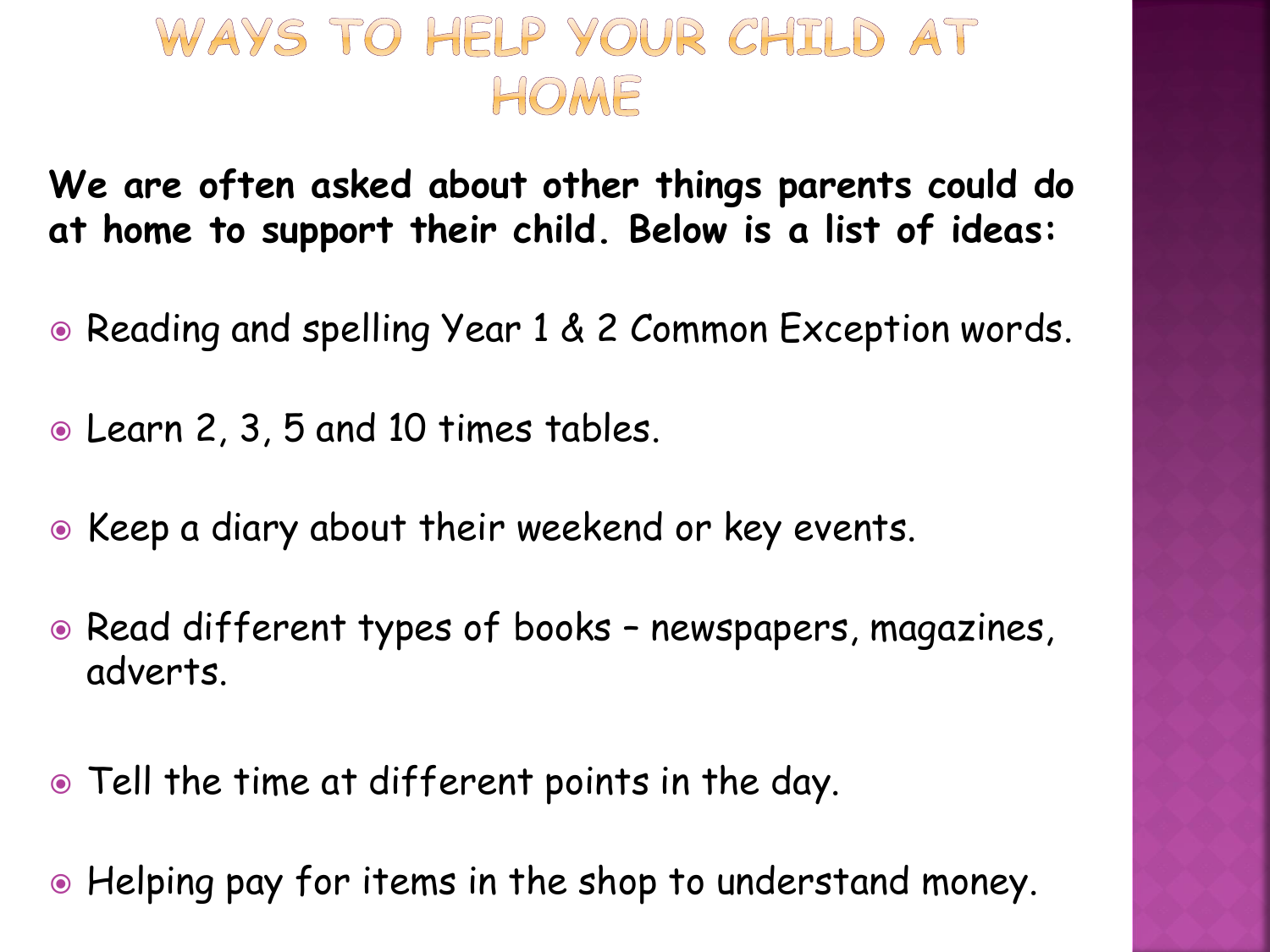

- **Autumn 1:** Visit by Crew Florence Nightingale workshop.
- **Autumn 2:** Visit by Crew The Great Fire of London
- Trips later in the year will be confirmed in due course.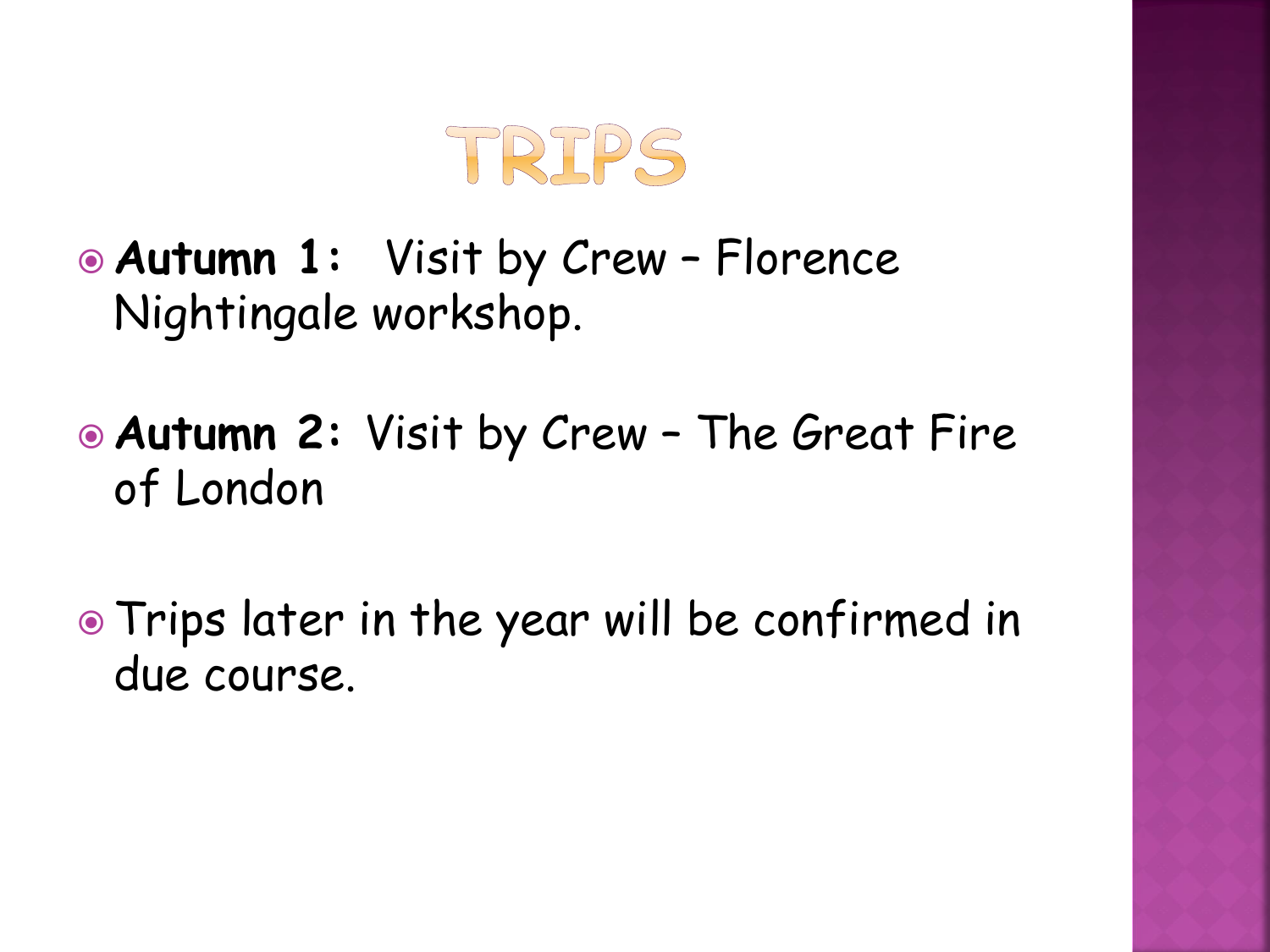

- Behaviour expectations are set within the class and discussed with the children.
- We follow a Merit and Commendations rewards system. This is displayed within the classroom and children can collect merits for Teamwork, Citizenship or Learning.
- Each week there will be an achievement assembly where children can receive a certificate.
- Other rewards can include verbal praise, golden time, stickers and extra playtime.

#### Merits and Commendations

You can gain merits and commendations through **Teamwork, Citizenship and Learning** 

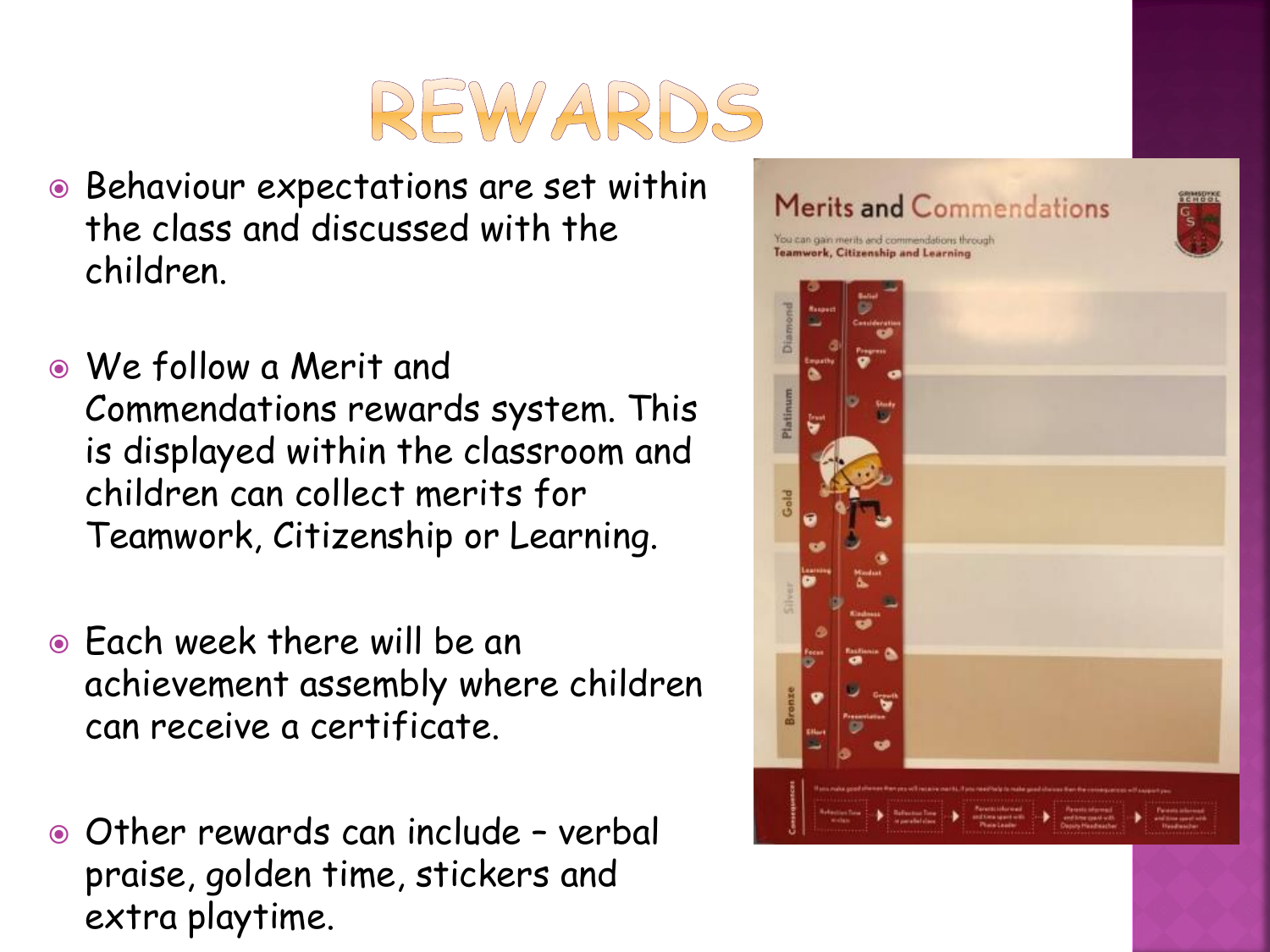

- Please label **all** uniform clearly.
- PE is on a Wednesday and Thursday. Children will come into school on these days in their PE Kit.
- In Autumn 2 the children will have PE on Thursday and Friday.
- No earrings on P.E. days (small studs only permitted in school) Please tape up earrings that cannot be removed.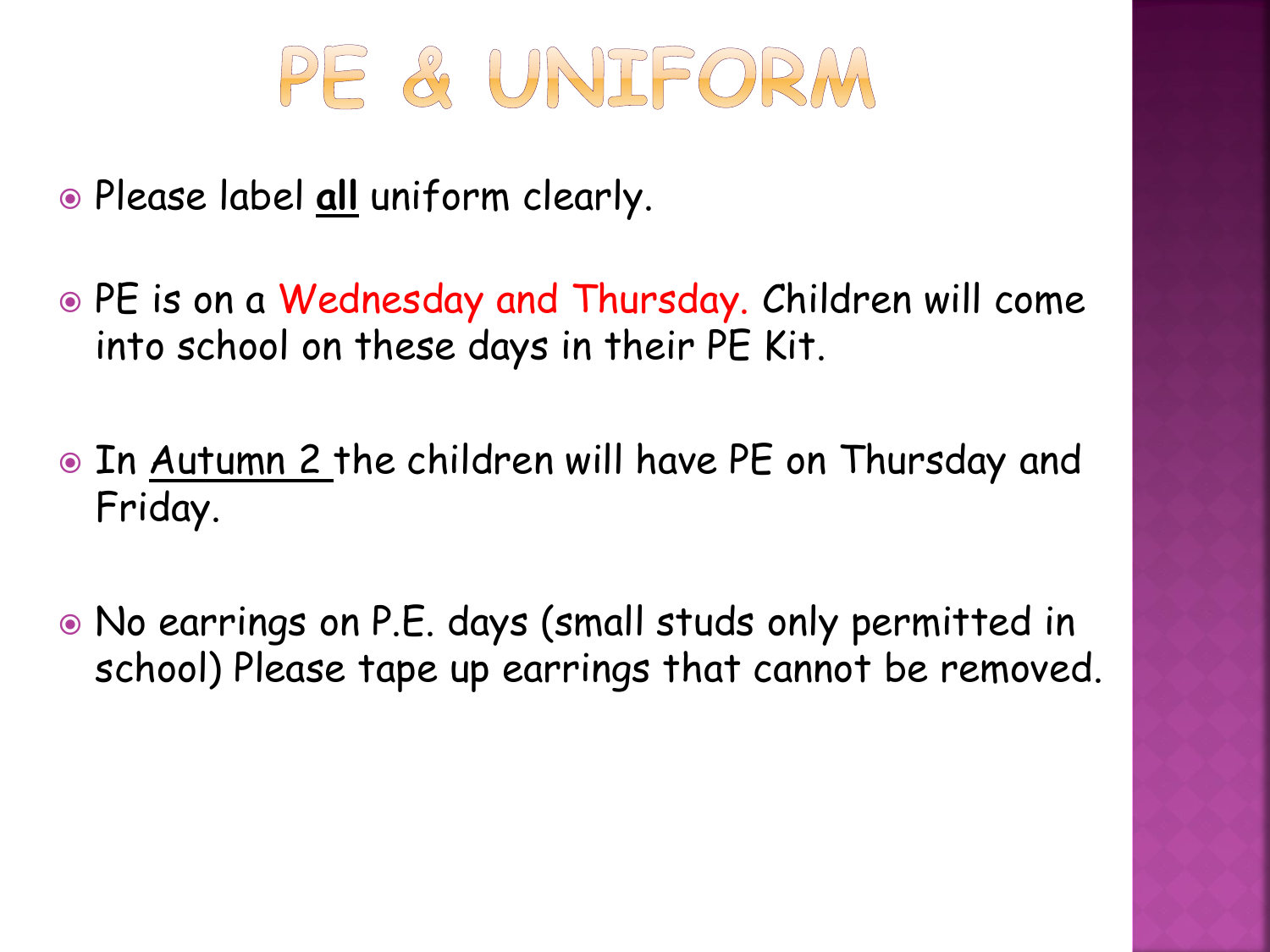

 Safeguarding at Grimsdyke School is everyone's responsibility. Everyone who comes into contact with children and families has a role to play in safeguarding- identifying concerns, sharing information and taking prompt action.

 Any information or concerns have to be shared confidentially with our Safeguarding Lead, Mr Sutherland. The Deputy Safeguarding Lead is Mrs Bhudia and the Designated Safeguarding Teacher is Mrs Curry.

 For any more information on this please see our policy on our school website.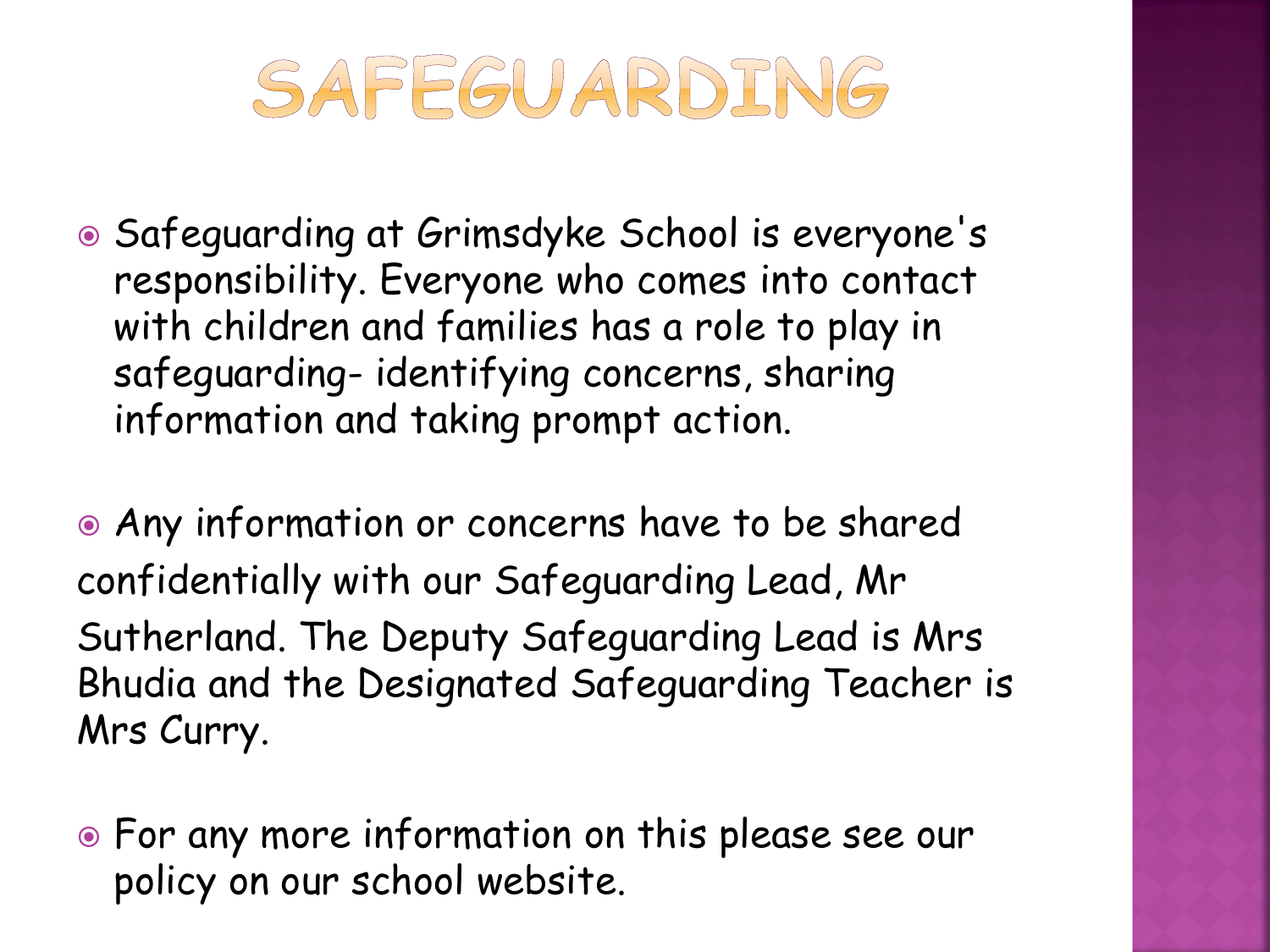

### **The school keeps close links with parents via..**

- Grimsdyke Newsletter
- Schoolcomms
- School website
- Twitter
- Noticeboard outside of school entrance
- DB Primary
- Soon Google Classroom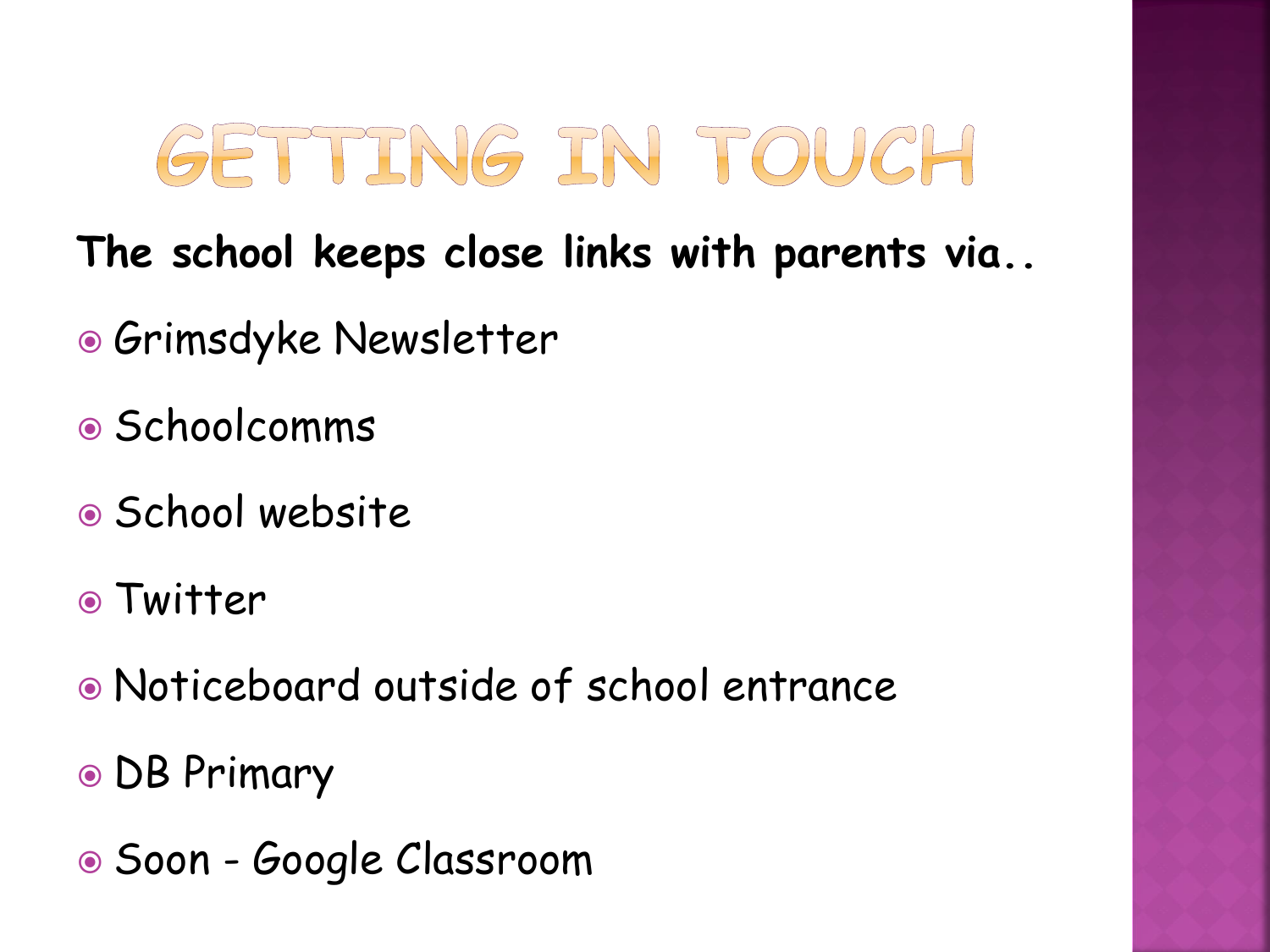

 To contact us you may use our email address: **year2@grimsdyke.harrow.sch.uk**

**If there are any changes to medication or allergies, please let us know.**

If someone different is going to be collecting your child, then please email **year2@grimsdyke.harrow.sch.uk** before 12 noon on the day. Any emails after this time will not be read as teachers are in class. In this case, please phone or email **attendance@grimsdyke.harrow.sch.uk**